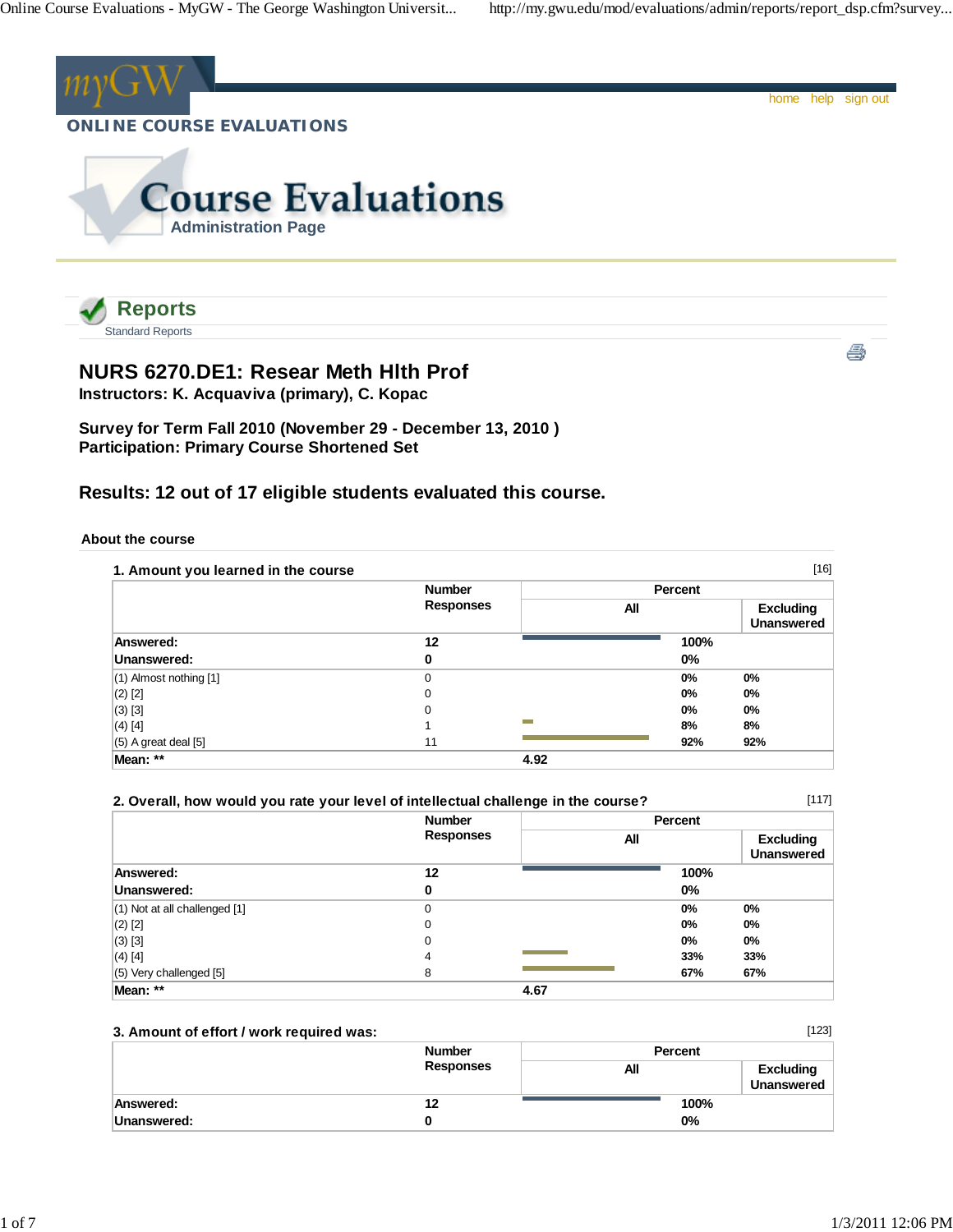| $(1)$ Very little $[1]$         | 0 |      | 0%  | 0%  |
|---------------------------------|---|------|-----|-----|
| $(2)$ $[2]$                     | 0 |      | 0%  | 0%  |
| (3) [3]                         | 0 |      | 0%  | 0%  |
| $(4)$ [4]                       | 4 |      | 33% | 33% |
|                                 |   |      | 67% |     |
| $(5)$ A great deal $[5]$        | 8 |      |     | 67% |
| Not applicable / No opinion [x] |   |      | 0%  | 0%  |
| Mean: **                        |   | 4.67 |     |     |

| 4. Overall, how would you rate your level of engagement in the subject matter? |                  |                |                                       |
|--------------------------------------------------------------------------------|------------------|----------------|---------------------------------------|
|                                                                                | <b>Number</b>    | <b>Percent</b> |                                       |
|                                                                                | <b>Responses</b> | All            | <b>Excluding</b><br><b>Unanswered</b> |
| Answered:                                                                      | 12               | 100%           |                                       |
| Unanswered:                                                                    | 0                | $0\%$          |                                       |
| $(1)$ Not at all engaged $[1]$                                                 | 0                | 0%             | 0%                                    |
| $(2)$ [2]                                                                      | 0                | 0%             | 0%                                    |
| $(3)$ [3]                                                                      | 0                | 0%             | $0\%$                                 |
| $(4)$ [4]                                                                      | 5                | 42%            | 42%                                   |
| $(5)$ Very engaged [5]                                                         |                  | 58%            | 58%                                   |
| Mean: **                                                                       |                  | 4.58           |                                       |

### **5. Increased conceptual understanding and/or critical thinking.**

|                                 | <b>Number</b><br><b>Responses</b> |      | Percent |                                       |
|---------------------------------|-----------------------------------|------|---------|---------------------------------------|
|                                 |                                   | All  |         | <b>Excluding</b><br><b>Unanswered</b> |
| Answered:                       | 12                                |      | 100%    |                                       |
| Unanswered:                     | 0                                 |      | 0%      |                                       |
| $(1)$ Not at all $[1]$          | $\mathbf 0$                       |      | $0\%$   | 0%                                    |
| $(2)$ [2]                       | 0                                 |      | $0\%$   | 0%                                    |
| $(3)$ [3]                       | 0                                 |      | $0\%$   | 0%                                    |
| $(4)$ [4]                       | 4                                 |      | 33%     | 33%                                   |
| $(5)$ A great deal $[5]$        | 8                                 |      | 67%     | 67%                                   |
| Not applicable / No opinion [x] | $\Omega$                          |      | 0%      | 0%                                    |
| Mean: **                        |                                   | 4.67 |         |                                       |

| [122]<br>6. Course content was organized in a manner that facilitated learning. |                  |         |                                       |
|---------------------------------------------------------------------------------|------------------|---------|---------------------------------------|
|                                                                                 | <b>Number</b>    | Percent |                                       |
|                                                                                 | <b>Responses</b> | All     | <b>Excluding</b><br><b>Unanswered</b> |
| Answered:                                                                       | 12               | 100%    |                                       |
| Unanswered:                                                                     |                  | $0\%$   |                                       |
| $(1)$ Not at all $[1]$                                                          |                  | $0\%$   | 0%                                    |
| $(2)$ [2]                                                                       |                  | 0%      | $0\%$                                 |

| $(3)$ [3]<br>$(4)$ [4]          |    |      | $0\%$<br>17% | 0%<br>17% |
|---------------------------------|----|------|--------------|-----------|
| $(5)$ Completely $[5]$          | 10 |      | 83%          | 83%       |
| Not applicable / No opinion [x] |    |      | 0%           | 0%        |
| Mean: **                        |    | 4.83 |              |           |

### **7. Number of hours per week outside of class typically spent doing readings, assignments, reviewing notes, writing papers, studying for exams**

[15]

[129]

|                            | <b>Number</b>    | Percent                                      |
|----------------------------|------------------|----------------------------------------------|
|                            | <b>Responses</b> | <b>Excluding</b><br>All<br><b>Unanswered</b> |
| Answered:                  | 12               | 100%                                         |
| Unanswered:                | 0                | $0\%$                                        |
| Less than one hour or none | 0                | $0\%$<br>$0\%$                               |
| $1-2$ hours                | 0                | $0\%$<br>$0\%$                               |
| $3-4$ hours                | 3                | 25%<br>25%                                   |
| 5-6 hours                  | 3                | 25%<br>25%                                   |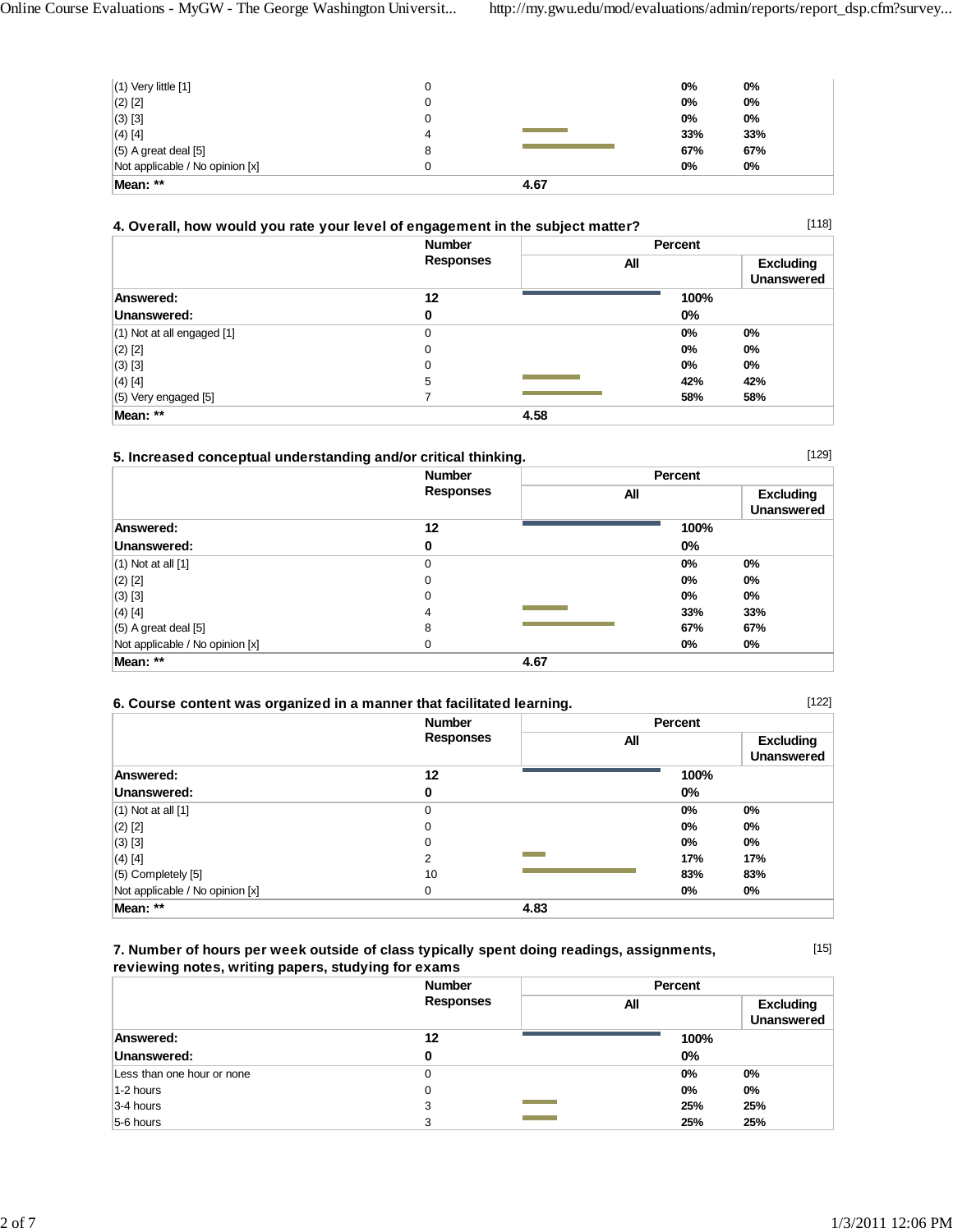| 7-8 hours          |   | 33% | 33% |
|--------------------|---|-----|-----|
| $9-10$ hours       |   | 0%  | 0%  |
| More than 10 hours | - | 17% | 17% |

#### **8. Overall rating of the course**

|                   | <b>Number</b>    | Percent |                                       |
|-------------------|------------------|---------|---------------------------------------|
|                   | <b>Responses</b> | All     | <b>Excluding</b><br><b>Unanswered</b> |
| Answered:         | 12               | 100%    |                                       |
| Unanswered:       | 0                | 0%      |                                       |
| $(1)$ Poor $[1]$  | 0                | 0%      | 0%                                    |
| $(2)$ [2]         | 0                | 0%      | $0\%$                                 |
| $(3)$ [3]         |                  | 8%      | 8%                                    |
| $(4)$ [4]         |                  | 8%      | 8%                                    |
| (5) Excellent [5] | 10               | 83%     | 83%                                   |
| Mean: **          |                  | 4.75    |                                       |

#### **About the instructor**

| [132]<br>9. Was knowledgeable about the subject and course material. |                  |         |                                       |
|----------------------------------------------------------------------|------------------|---------|---------------------------------------|
|                                                                      | <b>Number</b>    | Percent |                                       |
|                                                                      | <b>Responses</b> | All     | <b>Excluding</b><br><b>Unanswered</b> |
| Answered:                                                            | 12               | 100%    |                                       |
| Unanswered:                                                          | 0                | $0\%$   |                                       |
| $(1)$ Not at all knowledgeable [1]                                   | 0                | $0\%$   | $0\%$                                 |
| $(2)$ [2]                                                            | $\mathbf 0$      | $0\%$   | $0\%$                                 |
| $(3)$ [3]                                                            | 0                | $0\%$   | $0\%$                                 |
| $(4)$ [4]                                                            | 0                | 0%      | 0%                                    |
| (5) Very knowledgeable [5]                                           | 12               | 100%    | 100%                                  |
| Not applicable / No opinion [x]                                      | 0                | 0%      | 0%                                    |
| Mean: **                                                             | 5.00             |         |                                       |

### **10. Accessibility outside of class.**

|                                   | <b>Number</b><br><b>Responses</b> |                                                                                                                          | <b>Percent</b> |                                       |  |
|-----------------------------------|-----------------------------------|--------------------------------------------------------------------------------------------------------------------------|----------------|---------------------------------------|--|
|                                   |                                   |                                                                                                                          | All            | <b>Excluding</b><br><b>Unanswered</b> |  |
| Answered:                         | 12                                |                                                                                                                          | 100%           |                                       |  |
| Unanswered:                       | 0                                 |                                                                                                                          | $0\%$          |                                       |  |
| $(1)$ Not at all accessible $[1]$ | 0                                 |                                                                                                                          | $0\%$          | 0%                                    |  |
| $(2)$ [2]                         | $\mathbf 0$                       |                                                                                                                          | $0\%$          | 0%                                    |  |
| $(3)$ [3]                         | 0                                 |                                                                                                                          | $0\%$          | 0%                                    |  |
| $(4)$ [4]                         |                                   |                                                                                                                          | 8%             | 8%                                    |  |
| $(5)$ Very accessible [5]         | 10                                |                                                                                                                          | 83%            | 83%                                   |  |
| Not applicable / No opinion [x]   |                                   | م بين المنابع المنابع المنابع المنابع المنابع المنابع المنابع المنابع المنابع المنابع المنابع المنابع المنابع<br>المنابع | 8%             | 8%                                    |  |
| Mean: **                          |                                   | 4.91                                                                                                                     |                |                                       |  |

## **11. Enthusiasm for topic/subject.**

| 11. Enthusiasm for topic/subject.   |                  |         | [133]                                 |
|-------------------------------------|------------------|---------|---------------------------------------|
|                                     | <b>Number</b>    | Percent |                                       |
|                                     | <b>Responses</b> | All     | <b>Excluding</b><br><b>Unanswered</b> |
| Answered:                           | 12               | 100%    |                                       |
| Unanswered:                         | 0                | $0\%$   |                                       |
| $(1)$ Not at all enthusiastic $[1]$ | 0                | 0%      | 0%                                    |
| $(2)$ [2]                           | 0                | 0%      | 0%                                    |
| $(3)$ [3]                           | 0                | 0%      | $0\%$                                 |
| $(4)$ [4]                           | 0                | 0%      | 0%                                    |
| (5) Very enthusiastic [5]           | 12               | 100%    | 100%                                  |
| Not applicable / No opinion [x]     | 0                | 0%      | 0%                                    |
| Mean: **                            | 5.00             |         |                                       |

[134]

[680]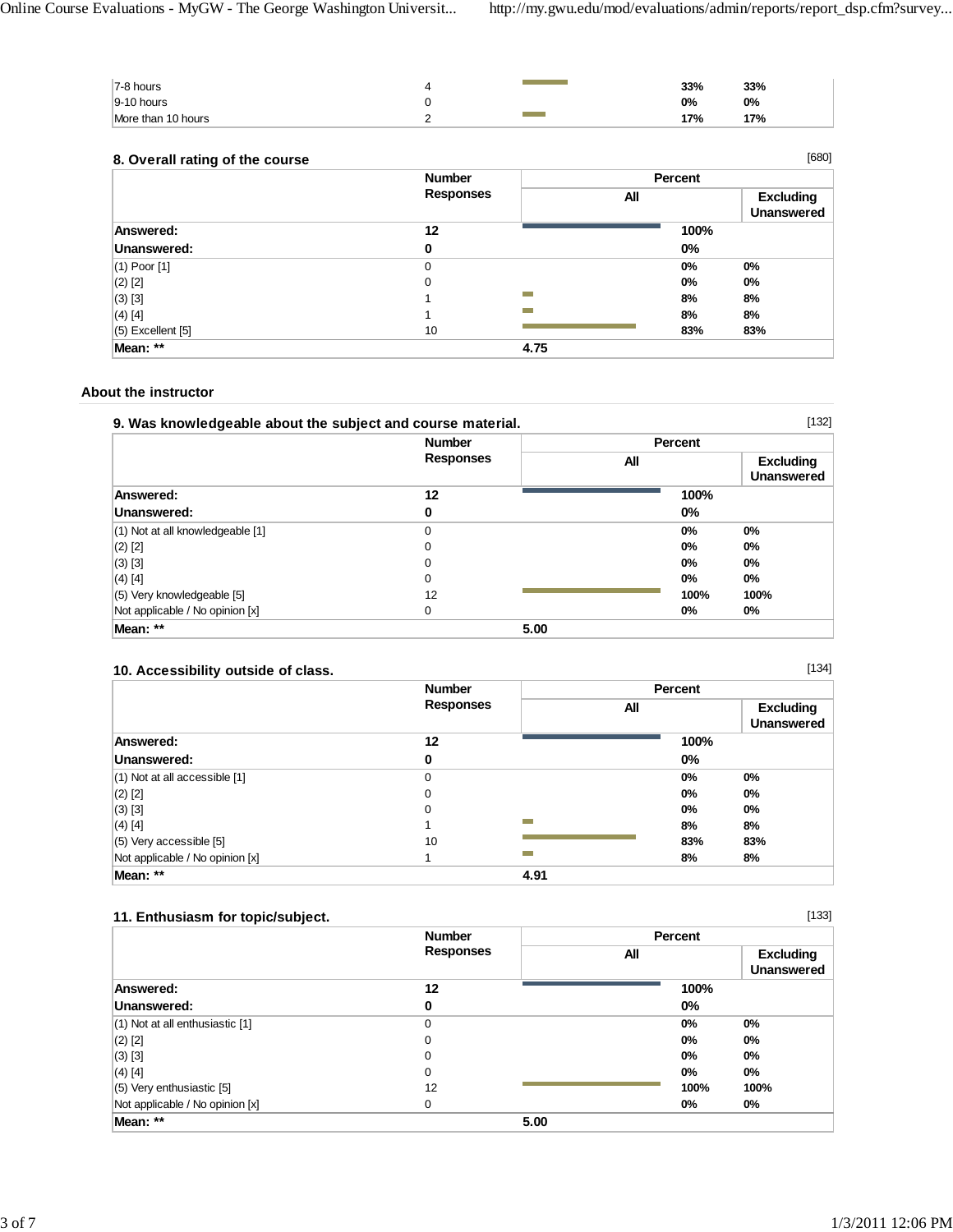[136]

[679]

| 12. Designed and used fair grading procedures. |                                   |      |         | [135]                                 |
|------------------------------------------------|-----------------------------------|------|---------|---------------------------------------|
|                                                | <b>Number</b><br><b>Responses</b> |      | Percent |                                       |
|                                                |                                   |      | All     | <b>Excluding</b><br><b>Unanswered</b> |
| Answered:                                      | 12                                |      | 100%    |                                       |
| Unanswered:                                    | 0                                 |      | $0\%$   |                                       |
| $(1)$ Not at all fair $[1]$                    | $\Omega$                          |      | 0%      | 0%                                    |
| $(2)$ [2]                                      | $\Omega$                          |      | $0\%$   | 0%                                    |
| $(3)$ [3]                                      | $\Omega$                          |      | $0\%$   | 0%                                    |
| $(4)$ [4]                                      |                                   |      | 8%      | 8%                                    |
| $(5)$ Very fair $[5]$                          | 11                                |      | 92%     | 92%                                   |
| Not applicable / No opinion [x]                | 0                                 |      | 0%      | 0%                                    |
| Mean: **                                       |                                   | 4.92 |         |                                       |

|  |  |  | 13. Provided adequate feedback on exams/papers/performance. |
|--|--|--|-------------------------------------------------------------|
|  |  |  |                                                             |

|                                 | <b>Number</b>    | Percent |                                       |
|---------------------------------|------------------|---------|---------------------------------------|
|                                 | <b>Responses</b> | All     | <b>Excluding</b><br><b>Unanswered</b> |
| Answered:                       | 12               | 100%    |                                       |
| Unanswered:                     | 0                | $0\%$   |                                       |
| $(1)$ Not adequate $[1]$        | 0                | $0\%$   | $0\%$                                 |
| $(2)$ [2]                       | $\mathbf 0$      | $0\%$   | $0\%$                                 |
| $(3)$ [3]                       | $\mathbf 0$      | $0\%$   | $0\%$                                 |
| $(4)$ [4]                       | $\mathbf 0$      | $0\%$   | $0\%$                                 |
| $(5)$ Very adequate $[5]$       | 12               | 100%    | 100%                                  |
| Not applicable / No opinion [x] | 0                | 0%      | 0%                                    |
| Mean: **                        | 5.00             |         |                                       |

#### **14. Overall rating of the instructor**

|                     | <b>Number</b>    | Percent |                                       |  |
|---------------------|------------------|---------|---------------------------------------|--|
|                     | <b>Responses</b> | All     | <b>Excluding</b><br><b>Unanswered</b> |  |
| Answered:           | 12               | 100%    |                                       |  |
| Unanswered:         | 0                | 0%      |                                       |  |
| $(1)$ Poor $[1]$    | 0                | 0%      | 0%                                    |  |
| $(2)$ [2]           | $\mathbf 0$      | 0%      | 0%                                    |  |
| $(3)$ [3]           | $\mathbf 0$      | 0%      | 0%                                    |  |
| $(4)$ [4]           | $\mathbf 0$      | 0%      | $0\%$                                 |  |
| $(5)$ Excellent [5] | 12               | 100%    | 100%                                  |  |
| Mean: **            | 5.00             |         |                                       |  |

#### [681] **15. Use this space for any comments you may have about the course, the instructor, readings, etc.**

**Student 9:** Kim Acquaviva was one of the BEST professors that I have ever had in college. She was absolutely wonderful to work with. She was a fabulous teacher who was very informative and taught the subject of research very well. She was very accessible and always willing to help! When I was struggling, she even called me on the phone to help me work through the difficulties, rather than via email. It is clear that she has a great deal of knowledge in the field of research, and it shines when she is teaching!!! I wish that all professors were this interactive and helpful!

**Student 8:** I cannot say enough positive things about this course. I was apprehensive to take a research class, but Professor Acquaviva made this the most fantastic course I have taken (including my undergraduate courses). I have never had a teacher that has been more positive, encouraging, helpful, etc. I could go on and on. Even though this was a distance education course I feel like I got to know Kim in a personal way. She really reached out and made sure this was a great experience.

**Student 6:** Kim was very acceable and privide very postive feedback during the coures. Guided students well and provide an high level of graduate learning.

**Student 1:** Great instructor. Encouraged learning and provided lots of constructive criticism.

**Student 4:** Prof. Acquaviva was fantastic. I believe her support and enthusiam is a large reason that I enjoyed this class so much.

**Student 3:** Kim uses positive feedback even when she is being critical of the work submitted. This is important to me. Her syllabus and her weekly assignments are clear and concise. Wish she was teaching Research II

**Student 2:** Kim was an excellent instructor; she challenged us to understand research and provided enough feedback to help us find our own right answers. She is encouraging and motivating and a wonderful instructor!!!

**Student 5:** This instructor is a very student focused professional. Please tell her thank you!

#### **Department-Specific Questions**

**16. Expected grade in the course**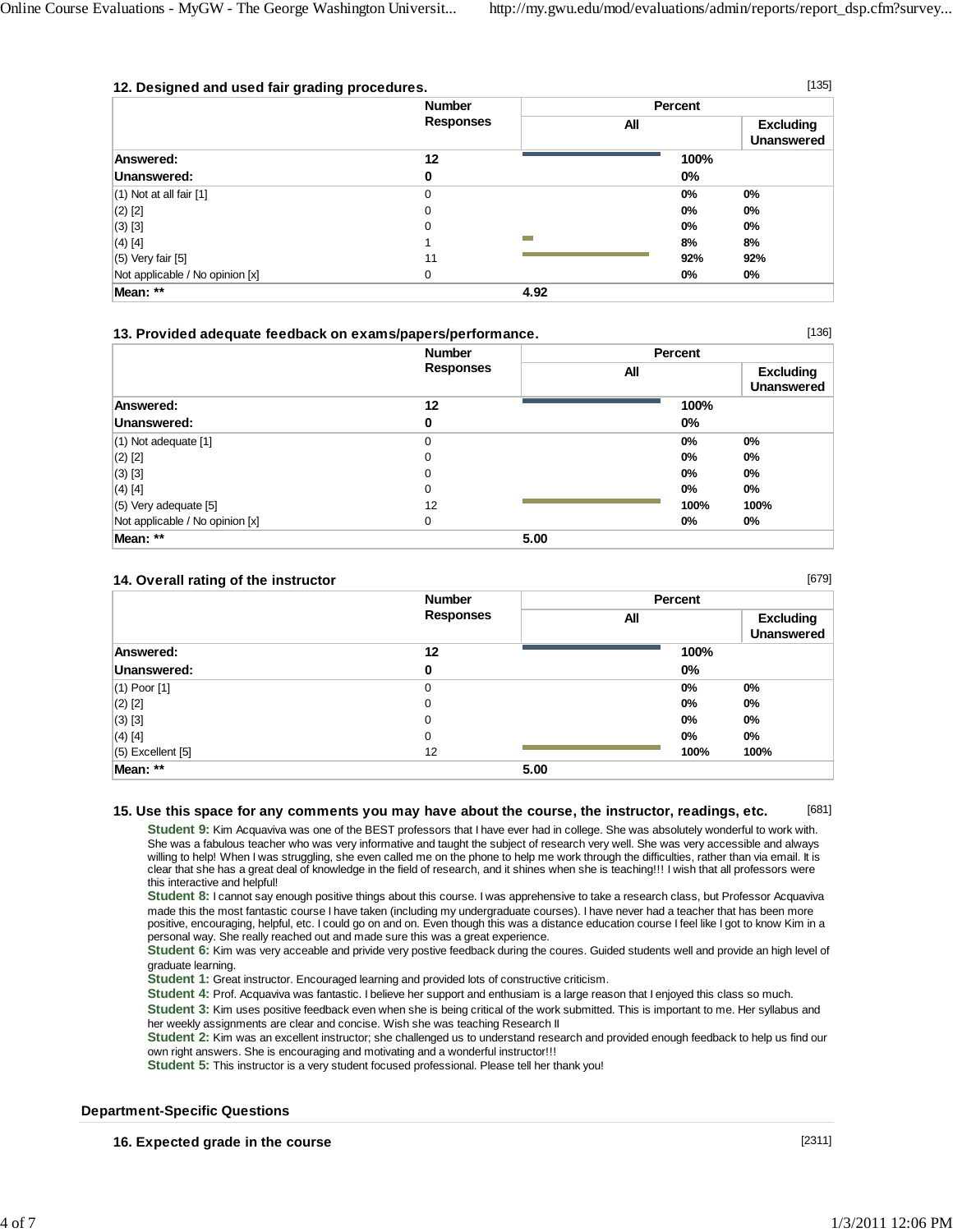|             | <b>Number</b>    |                | Percent |                                       |
|-------------|------------------|----------------|---------|---------------------------------------|
|             | <b>Responses</b> | All            |         | <b>Excluding</b><br><b>Unanswered</b> |
| Answered:   | 12               |                | 100%    |                                       |
| Unanswered: | 0                |                | $0\%$   |                                       |
| ΙA          | 11               |                | 92%     | 92%                                   |
| B           |                  | <b>College</b> | 8%      | 8%                                    |
| IС          | 0                |                | 0%      | 0%                                    |
| D           | 0                |                | 0%      | 0%                                    |
| F           | 0                |                | $0\%$   | 0%                                    |
| Don't know  | 0                |                | 0%      | 0%                                    |

#### **17. Course expectations were clear.**

|                               | <b>Number</b><br><b>Responses</b> |      | Percent |                                       |
|-------------------------------|-----------------------------------|------|---------|---------------------------------------|
|                               |                                   |      | All     | <b>Excluding</b><br><b>Unanswered</b> |
| Answered:                     | 12                                |      | 100%    |                                       |
| Unanswered:                   | 0                                 |      | 0%      |                                       |
| $(1)$ Strongly disagree $[1]$ | 0                                 |      | $0\%$   | 0%                                    |
| $(2)$ [2]                     | 0                                 |      | $0\%$   | 0%                                    |
| $(3)$ [3]                     | 0                                 |      | $0\%$   | $0\%$                                 |
| $(4)$ [4]                     | 2                                 |      | 17%     | 17%                                   |
| $(5)$ Strongly agree [5]      | 10                                |      | 83%     | 83%                                   |
| Not applicable/No opinion [x] | 0                                 |      | $0\%$   | $0\%$                                 |
| Mean: **                      |                                   | 4.83 |         |                                       |

#### **18. Course materials were relevant and current.**

|                               | <b>Number</b><br><b>Responses</b> |      | Percent |                                       |
|-------------------------------|-----------------------------------|------|---------|---------------------------------------|
|                               |                                   |      | All     | <b>Excluding</b><br><b>Unanswered</b> |
| Answered:                     | 12                                |      | 100%    |                                       |
| Unanswered:                   | 0                                 |      | $0\%$   |                                       |
| $(1)$ Strongly disagree [1]   | $\mathbf 0$                       |      | 0%      | 0%                                    |
| $(2)$ [2]                     | 0                                 |      | $0\%$   | $0\%$                                 |
| $(3)$ [3]                     | 0                                 |      | $0\%$   | $0\%$                                 |
| $(4)$ [4]                     |                                   |      | 8%      | 8%                                    |
| $(5)$ Strongly agree [5]      | 11                                |      | 92%     | 92%                                   |
| Not applicable/No opinion [x] | 0                                 |      | 0%      | 0%                                    |
| Mean: **                      |                                   | 4.92 |         |                                       |

### **19. Materials in Blackboard were organized and easily accessible.**

| 19. Materials in Blackboard were organized and easily accessible. |                                   |      |                | [1767]                                |
|-------------------------------------------------------------------|-----------------------------------|------|----------------|---------------------------------------|
|                                                                   | <b>Number</b><br><b>Responses</b> |      | <b>Percent</b> |                                       |
|                                                                   |                                   |      | All            | <b>Excluding</b><br><b>Unanswered</b> |
| Answered:                                                         | 12                                |      | 100%           |                                       |
| Unanswered:                                                       | 0                                 |      | $0\%$          |                                       |
| $(1)$ Strongly disagree [1]                                       | 0                                 |      | $0\%$          | 0%                                    |
| $(2)$ [2]                                                         | 0                                 |      | $0\%$          | 0%                                    |
| $(3)$ [3]                                                         |                                   |      | 8%             | 8%                                    |
| $(4)$ [4]                                                         | 2                                 |      | 17%            | 17%                                   |
| $(5)$ Strong agree [5]                                            | 9                                 |      | 75%            | 75%                                   |
| Not applicable/No opinion [x]                                     | 0                                 |      | $0\%$          | 0%                                    |
| Mean: **                                                          |                                   | 4.67 |                |                                       |

| 20. Feedback on assignments and examinations was received in a timely manner. |                  |         | [1445]                                |
|-------------------------------------------------------------------------------|------------------|---------|---------------------------------------|
|                                                                               | <b>Number</b>    | Percent |                                       |
|                                                                               | <b>Responses</b> | All     | <b>Excluding</b><br><b>Unanswered</b> |
| Answered:                                                                     | 12               | 100%    |                                       |
| Unanswered:                                                                   |                  | $0\%$   |                                       |

[1765]

[1766]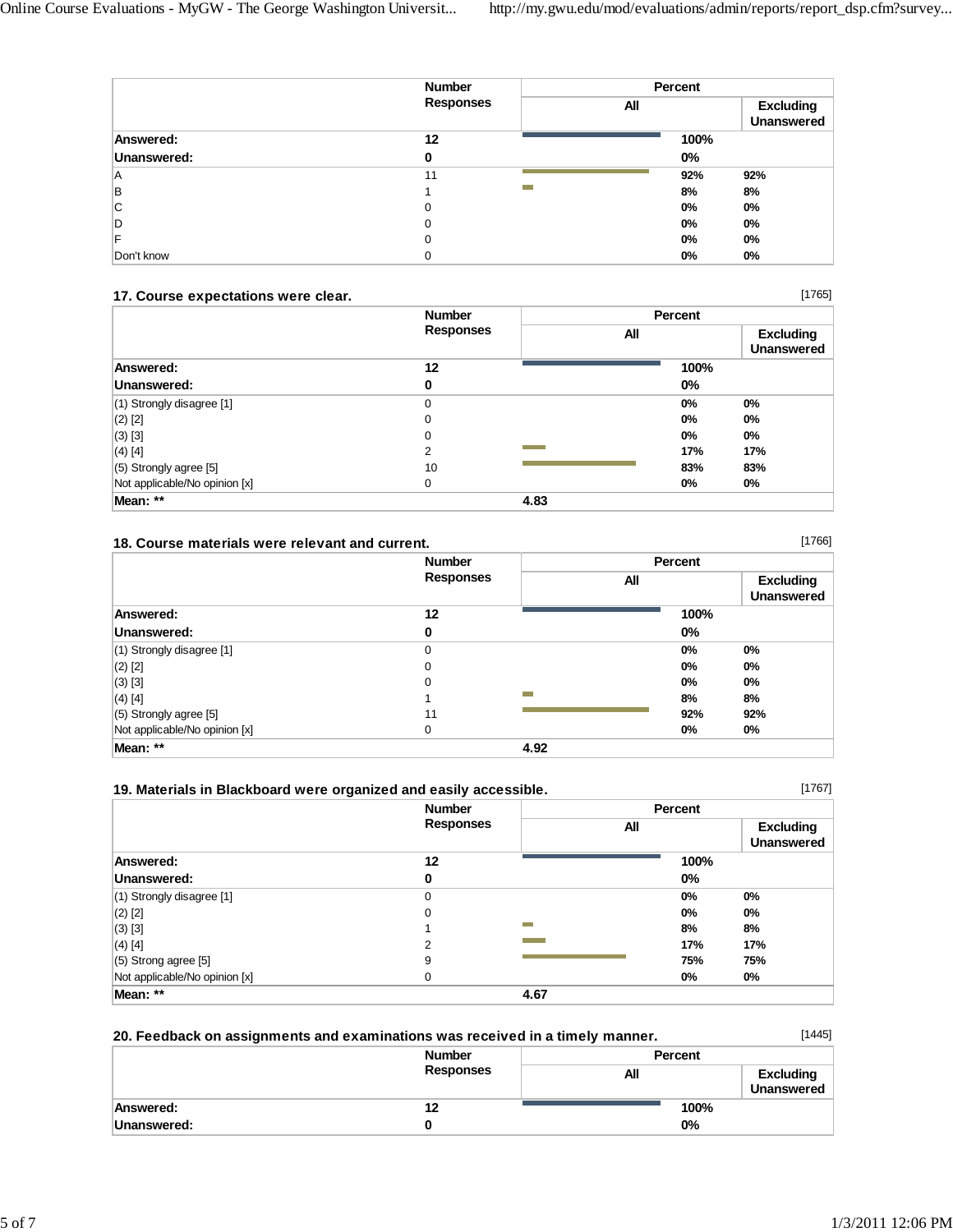[2312]

[2313]

| Mean: **                       | 5.00 |      |      |
|--------------------------------|------|------|------|
| Not applicable/ No opinion [x] |      | 0%   | 0%   |
| $(5)$ Strongly agree [5]       | 12   | 100% | 100% |
| $(4)$ [4]                      | 0    | 0%   | 0%   |
| $(3)$ [3]                      | 0    | 0%   | 0%   |
| $(2)$ [2]                      | 0    | 0%   | 0%   |
| $(1)$ Strong disagree [1]      |      | 0%   | 0%   |

| 21. The instructor encouraged discussions, questions, and the expression of ideas. |
|------------------------------------------------------------------------------------|
|                                                                                    |

|                               | <b>Number</b>    | Percent  |                                       |  |  |  |
|-------------------------------|------------------|----------|---------------------------------------|--|--|--|
|                               | <b>Responses</b> | All      | <b>Excluding</b><br><b>Unanswered</b> |  |  |  |
| Answered:                     | 11               | 92%      |                                       |  |  |  |
| Unanswered:                   |                  | m.<br>8% |                                       |  |  |  |
| $(1)$ Strongly disagree $[1]$ | 0                | 0%       | 0%                                    |  |  |  |
| $(2)$ [2]                     | 0                | $0\%$    | 0%                                    |  |  |  |
| $(3)$ [3]                     | 0                | $0\%$    | $0\%$                                 |  |  |  |
| $(4)$ [4]                     | 0                | $0\%$    | $0\%$                                 |  |  |  |
| $(5)$ Strongly agree [5]      | 11               | 92%      | 100%                                  |  |  |  |
| Not applicable/No opinion [x] | 0                | 0%       | 0%                                    |  |  |  |
| Mean: **                      |                  | 5.00     |                                       |  |  |  |

#### **22. The instructor encouraged the use of current resources.**

|                               | <b>Number</b>    |      | Percent |     |  |
|-------------------------------|------------------|------|---------|-----|--|
|                               | <b>Responses</b> |      | All     |     |  |
| Answered:                     | 12               |      | 100%    |     |  |
| Unanswered:                   | 0                |      | 0%      |     |  |
| $(1)$ Strongly disagree $[1]$ | 0                |      | 0%      | 0%  |  |
| $(2)$ [2]                     | 0                |      | $0\%$   | 0%  |  |
| $(3)$ [3]                     | $\mathbf 0$      |      | 0%      | 0%  |  |
| $(4)$ [4]                     |                  |      | 8%      | 8%  |  |
| $(5)$ Strongly agree [5]      | 11               |      | 92%     | 92% |  |
| Not applicable/No opinion     | 0                |      | 0%      | 0%  |  |
| Mean: **                      |                  | 4.92 |         |     |  |

#### **23. The instructor used effective instructional strategies.**

|                             | <b>Number</b>    |      |       |                                       |
|-----------------------------|------------------|------|-------|---------------------------------------|
|                             | <b>Responses</b> |      | All   | <b>Excluding</b><br><b>Unanswered</b> |
| Answered:                   | 12               |      | 100%  |                                       |
| Unanswered:                 | 0                |      | 0%    |                                       |
| $(1)$ Strongly disagree [1] | 0                |      | $0\%$ | $0\%$                                 |
| $(2)$ [2]                   | 0                |      | $0\%$ | $0\%$                                 |
| $(3)$ [3]                   | 0                |      | $0\%$ | $0\%$                                 |
| $(4)$ [4]                   |                  |      | 8%    | 8%                                    |
| (5) Strongly agree [5]      | 11               |      | 92%   | 92%                                   |
| Not applicable/No opinion   | 0                |      | 0%    | 0%                                    |
| Mean: **                    |                  | 4.92 |       |                                       |

#### [2314] **24. Please describe the most positive aspect(s) of this course. What should stay the same? (If multiple instructors are responsible for implementing this course, identify the instructor by name when applicable).**

**Student 9:** The best part about this course is that it made the subject of research very easy to follow and understand! Student 1: I like how the instructor changed the discussion board topics to pertain to our research proposal. It made the research process easier to understand and more manageable.

**Student 2:** All aspects of the course were excellent. Kim was open to suggestions to make improvements and facilitate learning. I would recommend her as an instructor to anyone.

**Student 3:** Grading on the discussion board was posted by the end of the week. No suprises at the end. By Kim grading the work submitted in a timely manner I was able to see where I needed to improve. Love, love, loved this class!! Very hard yet very rewarding. **Student 4:** I liked the textbook very much. The way in which the discussion board assignments align with the textbook and the progression of our proposed research study facilitated learning, understanding, and application of the material.